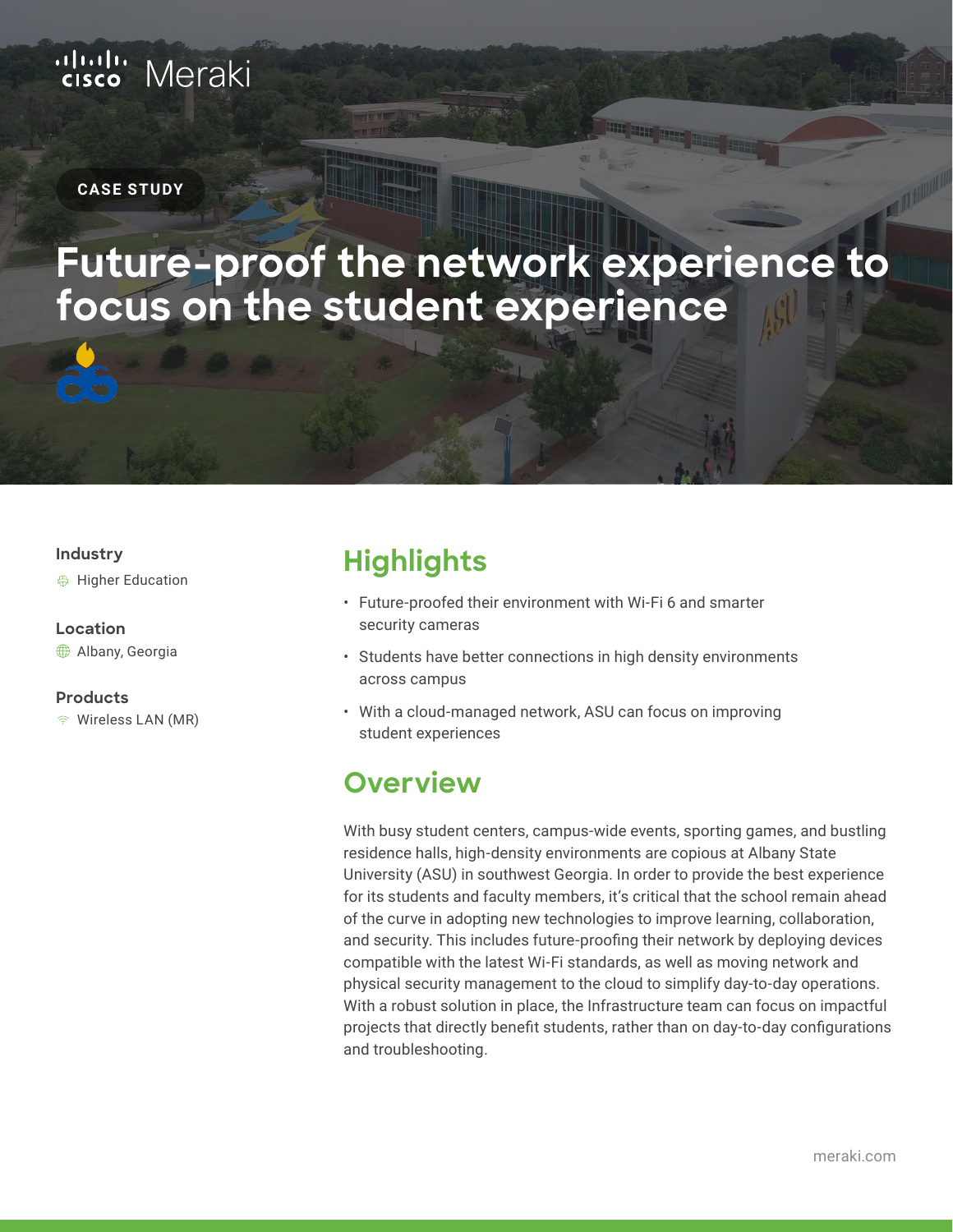## **Supporting high-density wireless environments**

When their controller-based environment proved to be too challenging to maintain and upgrade, Noore Ghunaym, Director of Infrastructure, knew it was time for a change. After trying out Cisco Meraki MR access points in a small pilot, the team decided to deploy the cloud-managed access points (APs) across the entire campus due to their ease of deployment, simple management, and superior performance. Through the Meraki dashboard, the Infrastructure team can pre-configure all of their APs before plugging them in, making the deployment much faster than on-premise systems. The Meraki dashboard's intuitive user interface allowed them to deploy 600 APs with no prior complex network knowledge or training. If they need to add an AP to the network or replace an existing AP, they can just apply a network tag and all of the configured settings automatically transfer over, making deploying new APs extremely easy. This is especially important during large school events, where they have to meet high-density wireless demands and need to scale the network up or down depending on the situation. Ghunaym added, "We don't have to spend our time learning how to configure and troubleshoot, the cloud-based solution learns and manages the network for us, making the lives of people working for Infrastructure that much easier."

With APs deployed everywhere across campus, including lecture halls, gyms, athletics buildings, residence halls, and outdoor spaces, students and staff can access the network no matter where they are on campus. The Infrastructure team deployed the MR30H APs in residence halls to expand the ethernet for student use and provided

reliable wireless where students live and work. Students and staff mainly use the secure, encrypted school network using their login credentials to authenticate, while guests, library visitors, and IoT devices use the open, public network. In the dorms, students can connect their smart TVs and gaming consoles through a simple portal with their login credentials and the device's MAC address. This method to log devices onto the network was such an improvement for students that the Infrastructure team saw a spike in students using the Wi-Fi in their dorms. Plus, with the combination of indoor and outdoor APs and the ability to focus the signal, the Wi-Fi works

**"**

**In our environment, we needed simplicity. We needed the ability to move quickly to solve problems and Meraki catered directly to that."**

**NOORE GHUNAYM** *Director of Infrasructure, Albany State University*

wherever students want to be, greatly improving the experience across campus.

If there are network issues, the Infrastructure team can easily use various troubleshooting tools to automatically identify the issue and resolve it. With auto channel assignment, RF analyzer, and latency visibility, the team can see if they need to accommodate for more density or make adjustments accordingly. Ghunaym added, "We can look at the dashboard overview and see the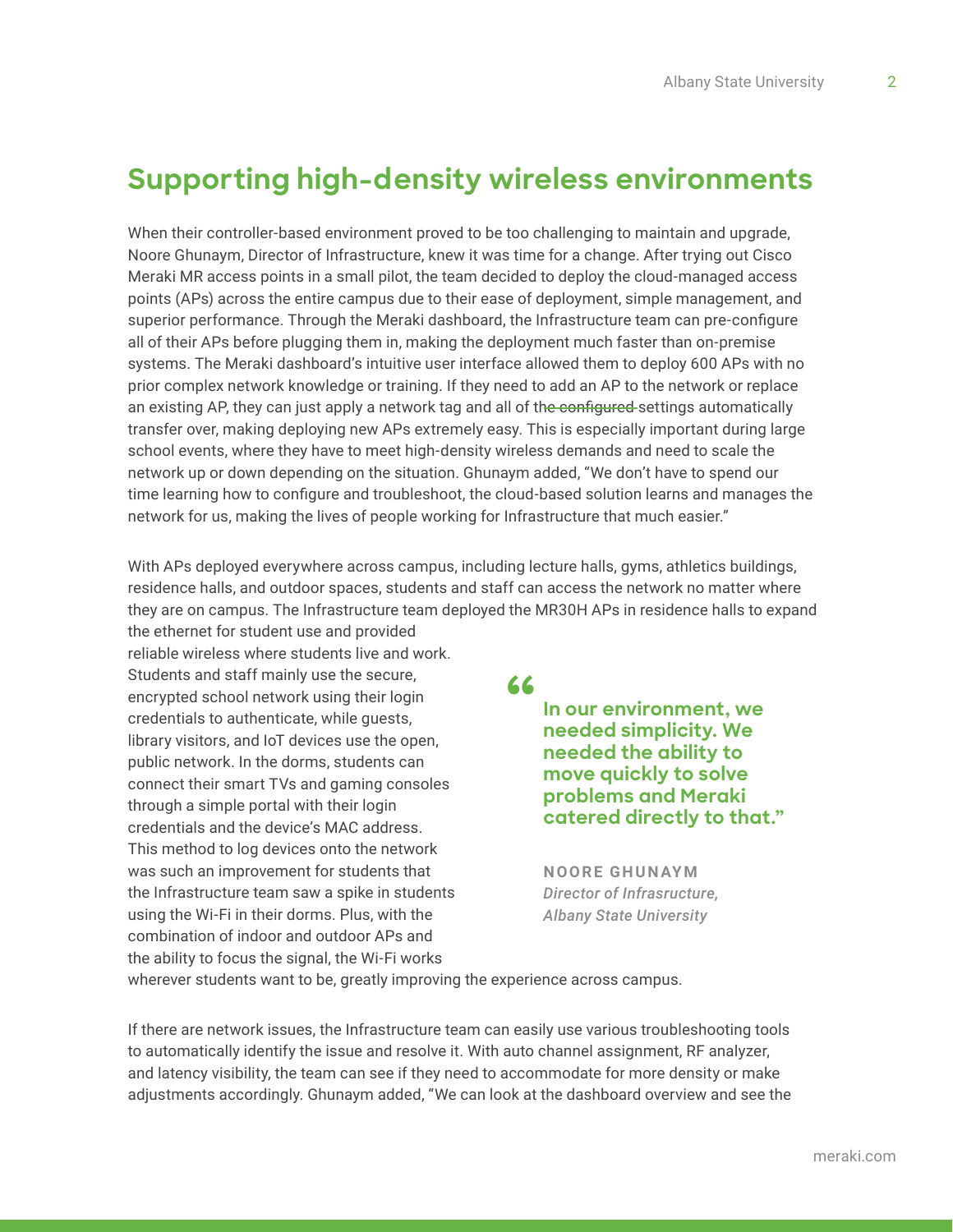percentage of failed or successful connections and the overall latency, and decide if we need to investigate if something seems off. It also allows us to see the number and type of devices, what bandwidth they're using, and the amount of errors reported for different devices. So we're able to make adjustments accordingly to get a good balance to serve everybody."

As technology continues to become more advanced and numerous, ASU needed to future-proof their wireless network to meet

### **"**

**I always look forward to the new solutions, new technology, and new innovation that comes out of Meraki."**

**NOORE GHUNAYM** *Director of Infrastructure, Albany State University*

growing network demands. Students are bringing devices to campus that have not been seen on the network before, and ensuring the school can support these new devices en masse is critical to student success. To accommodate this, Ghunaym and the Infrastructure team knew they either needed to deploy more 802.11ac Wave 2 APs and turn down the bandwidth on each to minimize interference, or start deploying 802.11ax. They chose to embrace the new standard and have less APs for better performance by deploying 802.11ax (also known as Wi-Fi 6) compatible MR55 APs in the student union, housing common rooms, and gaming areas. Students immediately noticed that the internet no longer slowed down, even when at capacity in these high-density areas, and were able to watch videos, stream music, and use social media with their friends, all at the same time. Ghunaym added, "Students have a much faster experience. They can watch videos, have their headphones in, stream music, snap - they're able to do all the things that college kids do." As new Wi-Fi 6 devices emerge, ASU is ready to meet students where they are, whether they're using older devices, or ones that require faster throughput and faster speeds to work effectively. Ghunaym said, "Wi-Fi 6 helps us meet throughput and speed challenges and allows us to scale our network accordingly."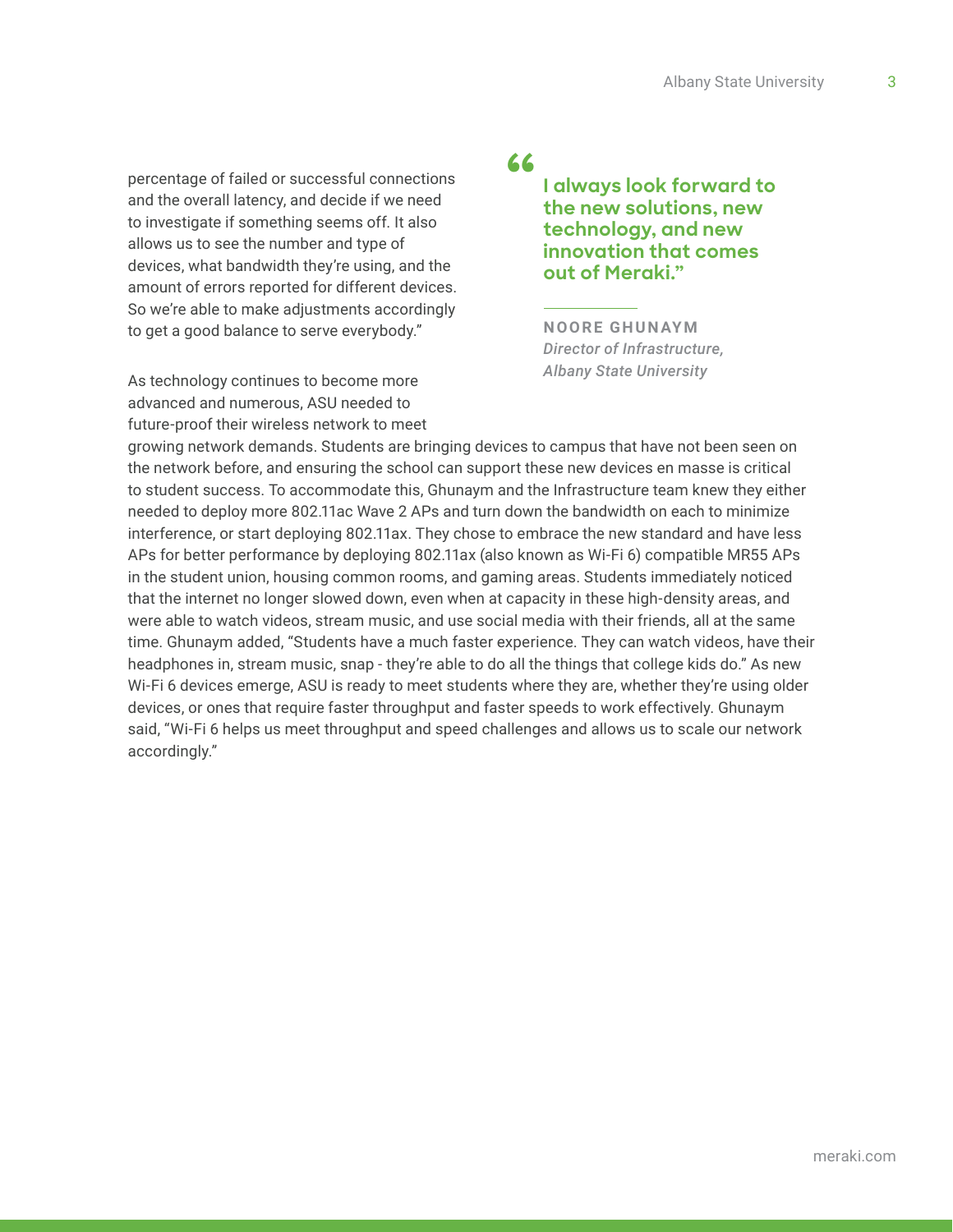## **Disruptive architecture changes the camera game**

In order to help protect the physical safety of students, staff, and visitors, ASU wanted a reliable video camera system. They originally used a traditional DVR system, which caused many headaches for the Infrastructure team. They didn't have enough back-end storage and couldn't meet the retention needs of the university. Additionally, backing up the system was nearly impossible, especially with their small budgets. They also couldn't scale the cameras as desired, since that would require additional back-end storage and would be immensely complex. When Ghunaym discovered Meraki MV smart cameras, he couldn't believe the completely different approach that the solution brought to the table. With all footage stored directly on the camera, the need for servers and complex systems was eliminated. Instead, they can view all of the footage and make configuration changes from the Meraki dashboard; the same place they manage their APs. This game-changing architecture greatly simplified the school's camera deployment, and they began installing cameras across the campus. Based on where the cameras are located, the team can select the best model for that location, whether indoor or outdoor, wired or wireless, or varifocal or fixed lens. Plus, with granular access permissions, Ghunaym can give the campus police and fire departments and school leaders access to view the cameras as needed. This allows the police department to get their job done that much more easily and with less assistance required by the IT department.

With MV cameras deployed across the campus, the Infrastructure and safety teams have been able to take advantage of many unique and time saving features. With Motion Search, a user can find an incident or event in just a couple of clicks, instead of searching through hours of footage. Ghunaym added, "There's a lot of power in being able to search the video footage simply. When the police department needs to go back and look for an incident, they can just highlight an area and the dashboard shows every time there was motion in that area. This saves the end user time and a lot of unnecessary hassle." They can also use the heat maps to see what areas are the busiest during certain times. The upgraded camera system has also helped the police department keep students safer across campus by giving them eyes into areas where they needed it. With improved video quality and analytics capabilities, they can find incidents faster and more accurately, and export footage to be used as evidence.